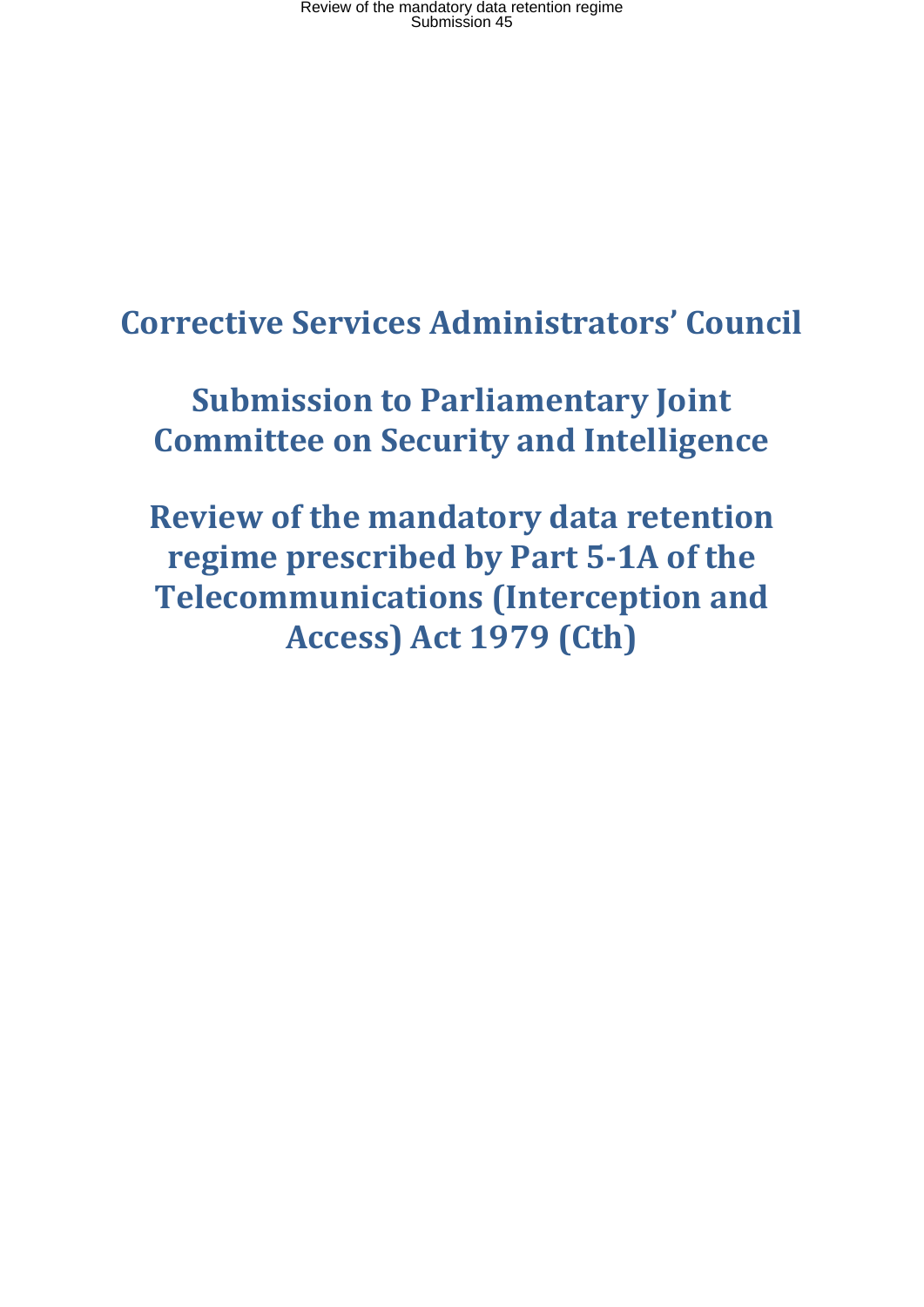## **CSAC Delegates**

## **(Australia)**

## **At 6 March 2020**

| <b>SOUTH AUSTRALIA</b>              | <b>MR DAVID BROWN (CHAIR)</b>                         |  |  |  |  |
|-------------------------------------|-------------------------------------------------------|--|--|--|--|
|                                     | <b>CHIEF EXECUTIVE</b>                                |  |  |  |  |
|                                     | <b>DEPARTMENT FOR CORRECTIONAL</b><br><b>SERVICES</b> |  |  |  |  |
| <b>AUSTRALIAN CAPITAL TERRITORY</b> | <b>MR JON PEACH</b>                                   |  |  |  |  |
|                                     | <b>COMMISSIONER</b>                                   |  |  |  |  |
|                                     | <b>ACT CORRECTIVE SERVICES</b>                        |  |  |  |  |
| <b>NEW SOUTH WALES</b>              | <b>MR PETER SEVERIN</b>                               |  |  |  |  |
|                                     | <b>COMMISSIONER</b>                                   |  |  |  |  |
|                                     | <b>CORRECTIVE SERVICES NSW</b>                        |  |  |  |  |
| <b>NORTHERN TERRITORY</b>           | <b>MR SCOTT MCNAIRN</b>                               |  |  |  |  |
|                                     | <b>COMMISSIONER</b>                                   |  |  |  |  |
|                                     | NT CORRECTIONAL SERVICES                              |  |  |  |  |
| <b>QUEENSLAND</b>                   | <b>MR PETER MARTIN</b>                                |  |  |  |  |
|                                     | <b>COMMISSIONER</b>                                   |  |  |  |  |
|                                     | <b>QUEENSLAND CORRECTIVE SERVICES</b>                 |  |  |  |  |
| <b>TASMANIA</b>                     | <b>MR IAN THOMAS</b>                                  |  |  |  |  |
|                                     | <b>DIRECTOR OF PRISONS</b>                            |  |  |  |  |
|                                     | <b>TASMANIA PRISON SERVICE</b>                        |  |  |  |  |
|                                     | <b>MS EMMA CASSAR</b>                                 |  |  |  |  |
| <b>VICTORIA</b>                     | <b>COMMISSIONER</b>                                   |  |  |  |  |
|                                     | <b>CORRECTIONS VICTORIA</b>                           |  |  |  |  |
| <b>WESTERN AUSTRALIA</b>            | <b>MR TONY HASSALL</b>                                |  |  |  |  |
|                                     | <b>COMMISSIONER</b>                                   |  |  |  |  |
|                                     | <b>WESTERN AUSTRALIA CORRECTIVE</b>                   |  |  |  |  |
|                                     | <b>SERVICES</b>                                       |  |  |  |  |
|                                     | <b>DEPARTMENT OF JUSTICE</b>                          |  |  |  |  |
|                                     |                                                       |  |  |  |  |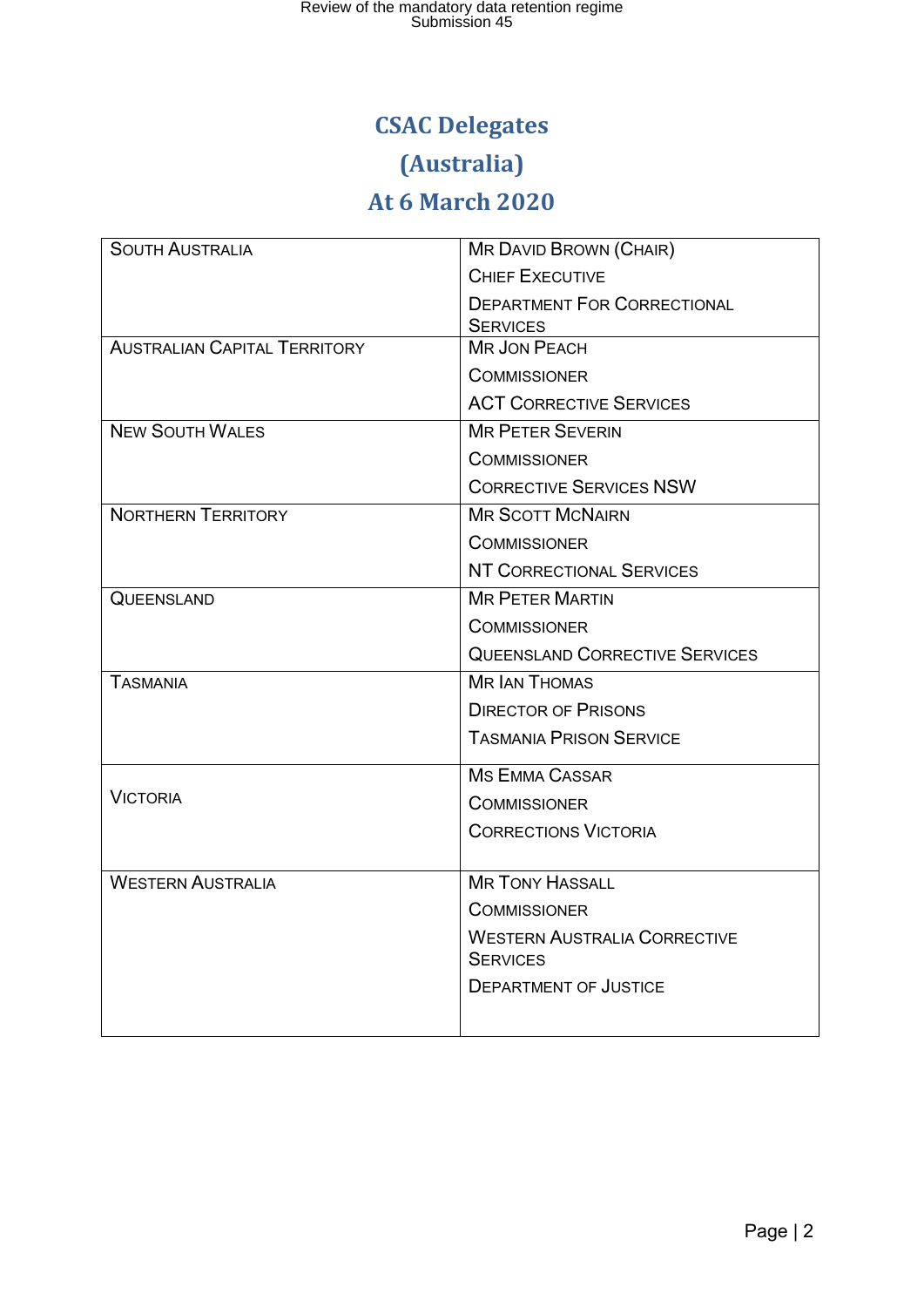## **Introduction**

The Corrective Services Administrators' Council (CSAC) thanks the Parliamentary Joint Committee on Intelligence and Security (PJCIS) for the opportunity to make a late submission.

The CSAC comprises the heads of Corrective Service agencies in each jurisdiction in Australia and New Zealand. CSAC meet biannually, with working groups progressing Agenda items between meetings. Support is provided by the CSAC Secretariat, which is hosted by NSW.

The primary purposes of CSAC include:

- The sharing of information on current issues and successful initiatives;
- The coordination of cross-jurisdictional work;
- The coordination of responses to national-level initiatives;
- Networking and peer support;
- Agreeing on research topics of mutual benefit;
- Agreeing on protocols for sharing of information and data;
- The coordination of international contributions.

The CSAC provides a valuable forum for Ministers to share information and discuss strategic and national issues. CSAC may approve joint initiatives, provide direction on national issues, and determine shared positions in relation to other groups such as the Council of Attorneys-General.

## M**andatory Data Retention Regime Review**

CSAC notes the PJCIS is required by Section 187N of the Telecommunications (Interception and Access) Act 1979 (TIA Act) to review the operation of Part 5-1A of the TIA Act (the Mandatory Data Retention Regime (MDRR) Review).

The CSAC notes the PJCIS is able to consider issues and problems that correctional jurisdictions have faced since losing their 'enforcement agency' status following the enactment of the *Telecommunications (Interception and Access) Amendment (Data Retention) Act 2015* (the 2015 Amendment Act).

The CSAC seeks 'enforcement agency' status for correctional services agencies (CSAs) in Australia so they can detect and prevent criminal activity from taking place within the correctional environment and the broader community, minimise potential terrorist acts being orchestrated from within correctional facilities, and maintain public confidence in their operations.

The lack of access to telecommunications data and information has created obstacles for CSAs in pursuing avenues of investigation, reducing the likelihood of securing a conviction or, in some cases, identifying the likely perpetrator.

## **Loss of enforcement agency status**

Prior to 2015 Amendment Act, any authority or body with functions involving enforcing the criminal law, enforcing a law imposing a pecuniary penalty or a law protecting the public revenue was deemed to be an 'enforcement agency'. These authorities and bodies could authorise access to historical telecommunications data. This enabled CSAs in Australia access to telecommunications data for security purposes.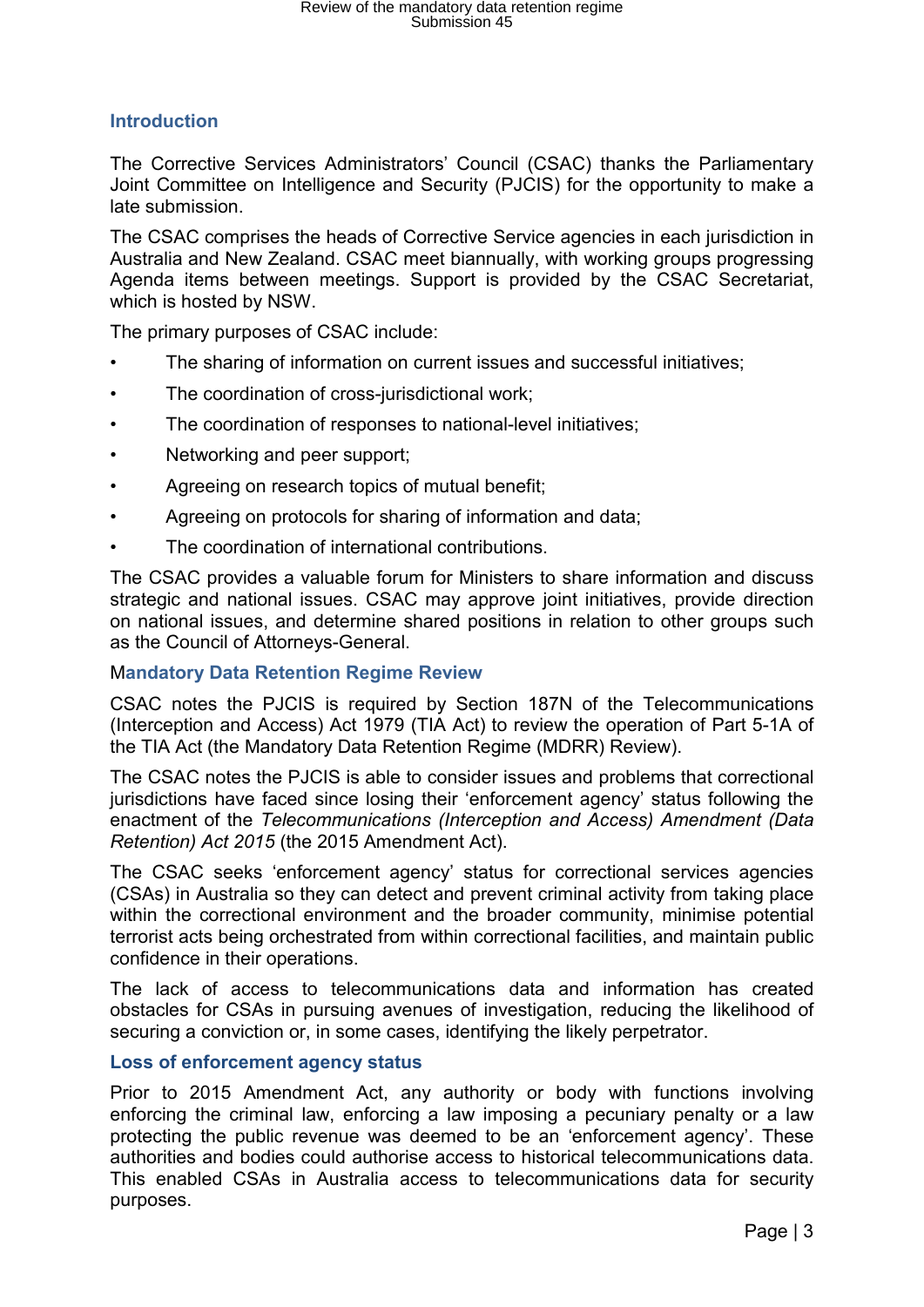The 2015 Amendment Act reduced the list of enforcement agencies to a small number of Australian, state and territory law enforcement and anti-corruption agencies. It did so on the presumption that these agencies have, on their face, a "clear operational need and appropriate privacy safeguards".<sup>[1](#page-3-0)</sup>

The 2015 Amendment Act created two forms of enforcement agency status:

- 1) a general 'enforcement agency' status on a temporary basis under section 176A(3A);
- 2) a 'criminal law-enforcement agency' status which provides temporary access under section 110A.

Section 176A(3B) is the only mandatory requirement of which the Minister must be satisfied to make a declaration under s 176A. It provides that the Minister must not make the declaration unless the Minister is satisfied on reasonable grounds that the functions of the authority or body include:

- (a) enforcement of the criminal law; or
- (b) administering a law imposing a pecuniary penalty; or
- (c) administering a law relating to the protection of the public revenue.

A number of other factors must also be taken into account by the Minister under section 176A(4) in considering whether to make a declaration, although the Minister need not be satisfied of every such consideration.

Section 176A also imposes an expiry limit of 40 parliamentary sitting days of either House of Parliament, which means agencies would need to seek a declaration on a regular basis. This is an unsatisfactory solution for CSAs, which have an ongoing need to access telecommunications data in order to effectively perform their functions. The process of seeking regular declarations is also time consuming and resource intensive.

Although section 110A(3) of the TIA Act (authority or body can be declared a criminal law-enforcement agency) could provide an alternative basis for granting temporary access to telecommunications data, a legislative amendment to section 110A(1) would be required to include a CSA as a prescribed criminal law-enforcement agency.

### **Need for 'enforcement agency' status and access to telecommunications data**

The CSAC submits that State and Territory CSAs should be given ongoing 'enforcement agency' status under the TIA Act and access to telecommunications data. State and Territory CSAs are an integral part of the Australian law enforcement framework. They have an important role in the detection, investigation and prosecution of serious crime and corruption under State and Commonwealth legislation.

#### **Examples**

Corrective Services NSW (CSNSW) is a public agency within the Stronger Communities cluster of the NSW Government. It administers the *Crimes (Administration of Sentences) Act 1999 (NSW)* (CAS Act) and is the primary agency responsible for the enforcement of custodial and non-custodial sentences in NSW. CSNSW undertakes a variety of detection, investigation, and prosecution efforts under both NSW and Commonwealth legislation:

<span id="page-3-0"></span> $<sup>1</sup>$  Commonwealth Attorney General's Department. Guide to enforcement agency status.</sup>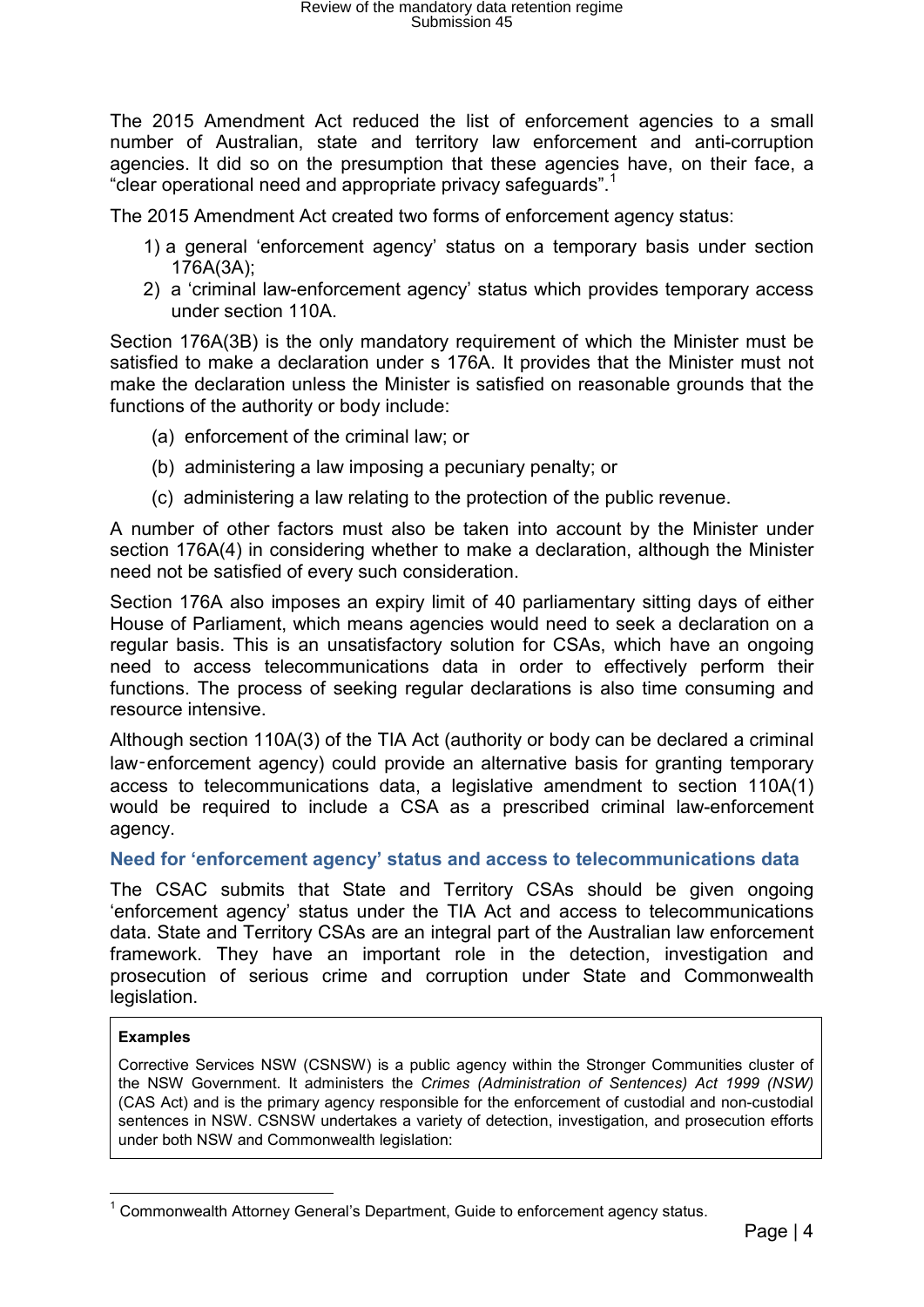• *Detect, investigate and prosecute correctional centre offences*

Part 13A of the CAS Act lists offences relating to places of detention. Offences under this part are investigated, prosecuted, and otherwise administered by CSNSW. Offences vary in nature (apart from their relation to places of detention) and maximum penalties can range up to 50 penalty units (\$110 per unit in NSW) or imprisonment for 2 years, or both.

• *Detect, prevent, and assist in the prosecution of various non-correctional centre State-based offences*

Offences outside the scope of Part 13A of the CAS Act are dealt with by NSW Police with the assistance of CSNSW. Offences in this category include offences relating to escape from lawful custody under the NSW *Crimes Act 1900*;<sup>[2](#page-4-0)</sup> offences relating to the threatening of outside individuals with a mobile phone,<sup>[3](#page-4-1)</sup> and drug offences under the NSW *Drug Misuse and Trafficking Act 1985*. [4](#page-4-2)

• *Detect, prevent, and assist in the prosecution of State and Commonwealth-based offences involving acts of terrorism*

Prior to the 2015 amendment, CSNSW utilised telecommunications data to, among other things, conduct security vetting checks on high risk and national security offenders. This included undertaking subscriber checks to prevent potential terrorist acts being planned or orchestrated from within a correctional facility.

The ability of CSAs in Australia to access telecommunications data is vital to ensuring the safety and security of both the correctional environment and the community.

#### **Example**

In Victoria, prisoners have previously utilised telephone communications to make threats towards people in the community and engage in ongoing family violence during their incarceration. The Corrections Victoria (CV) Family Violence Service Reform Strategy is committed to reducing family violence. One of CV's priorities has been to improve identification of perpetrators of family violence. A common condition of family violence related Interim Violence Order (IVOs) is that the perpetrator is prohibited from making contact with people protected by the order. When it is believed that a breach of family violence IVO has occurred using the Prisoner Telephone Service (PTS) telecommunications data is critical in determining the subscriber of a telephone service. For example, CV Intelligence Unit regularly form suspicion or receive information suggesting that prisoners are maintaining PTS contact with adults and children protected by family violence IVOs. Confirmation of this suspicion using telecommunications data would constitute a breach of a current IVO, inform criminal law enforcement agencies and protect community members from further harm of this nature occurring from within CV facilities.

As noted by the Australian Commission for Law Enforcement Integrity, exponential growth in the use of telephony can lead to serious organised crime actors to harness the power of technology to improve their ability to communicate.<sup>[5](#page-4-3)</sup> A common example in the corrections context is the unlawful use of mobile phones. In this regard, mobile phones raise significant security concerns as they can be used to arrange escapes, threaten and intimidate witnesses or victims, traffic contraband, and facilitate communication with offenders outside a correctional centre.<sup>[6](#page-4-4)</sup> In Victoria, seized

<span id="page-4-0"></span><sup>&</sup>lt;sup>2</sup> Crimes Act 1900 (NSW) Part 6A.<br><sup>3</sup> Acts of this nature can constitute an offence under both State and Commonwealth legislation.

<span id="page-4-2"></span><span id="page-4-1"></span><sup>&</sup>lt;sup>4</sup> Where the amount is greater than a 'small quantity'. Trafficking of a prohibited drug that constitutes a small quantity is dealt with under Part 13A of the CAS Act.

<span id="page-4-3"></span><sup>5</sup> Australian Commission For Law Enforcement Integrity submission to Parliamentary Joint Committee on Security and Intelligence, 4.

<span id="page-4-4"></span> $6$  ACT Corrective Services strongly associates itself with this example. Without access to information through the TIA, mobile phones are the gateway through which entry of contraband is facilitated into ACT correctional facilities. Being able to identify evidence and intelligence on such mobile phones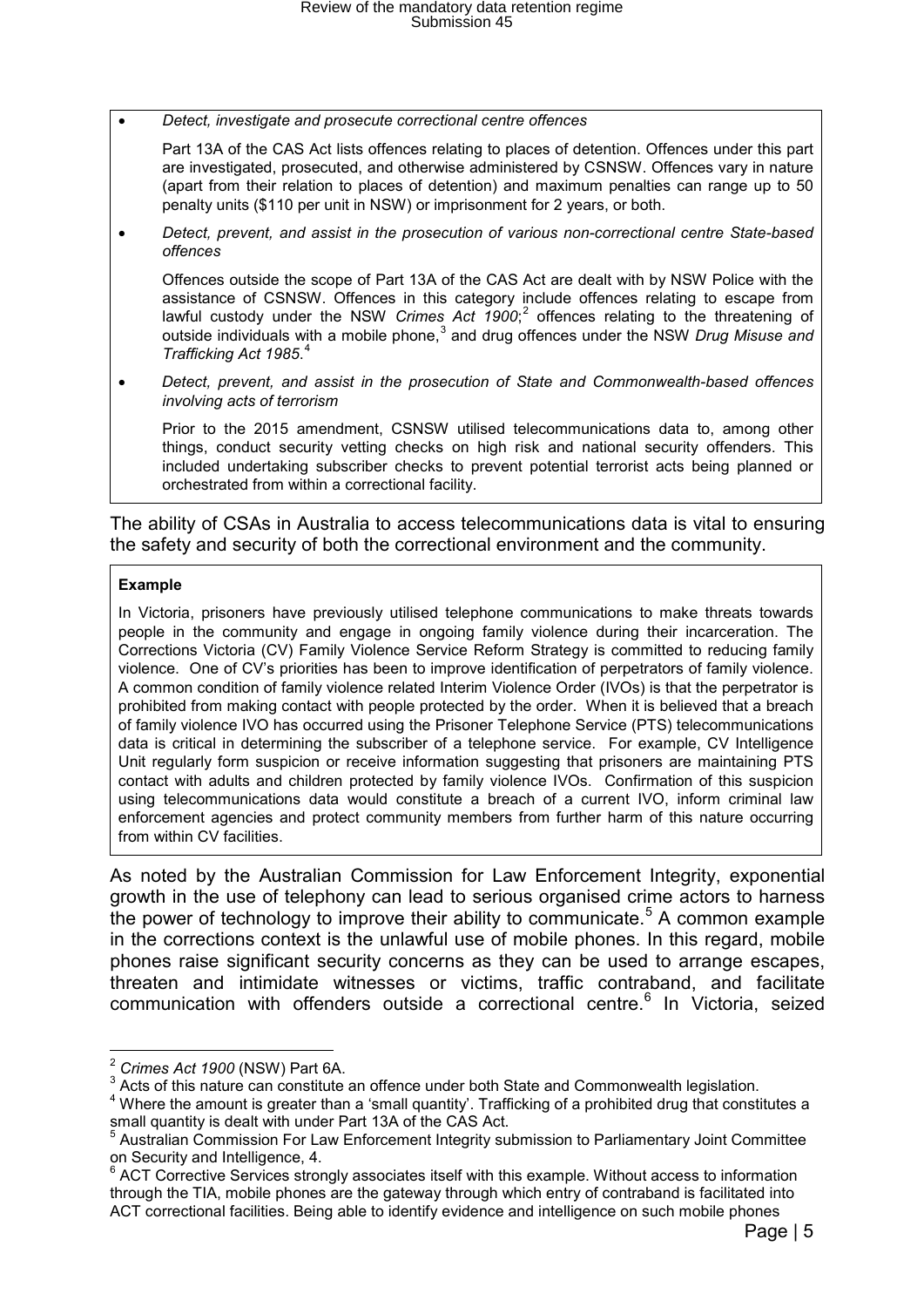phones have also been found on occasion to reveal evidence of either actual or planned offending behaviour, including child pornography, planned violent activity or terrorist related propaganda or discussion.

Evidence also suggests that multiple prisoners share individual mobile phones, and are able to make a significant number of unmonitored communications each year, presenting a serious threat to correctional facilities and the wider community.

Although CSAs have a range of strategies to detect and prevent inmate mobile phone use, the use of telecommunications data (call charge records and SIM card registration details) following the detection of unauthorised mobile phone use in correctional centres would allow for identification and, if deemed appropriate, prosecution of the inmate or inmates found to be linked to the mobile phone. In this way, criminal associations operating from within correctional centres can be identified and prevented. This has a direct effect on community safety.

#### **Example**

Prior to the 2015 amendment, Corrections Victoria (CV) were also able to utilise telecommunications data to determine the identity of, and intercept a person who was planning to traffic contraband into a correctional facility. As an example, prior to the planned incident, a prisoner had used the PTS to coordinate the trafficking with an associate. The associate provided the prisoner with the name and telephone number of a third person. The conversation indicated this person would attend a scheduled visit with another prisoner at the same location and traffic the contraband into the prison over the weekend. CV utilised telecommunications data to find the subscriber details of the telephone number. As suspected, the subscriber details were not the same as those shared by the prisoner using the PTS. CV staff identified the subscriber was a visitor of another prisoner at the location and targeted the individual for a search at their next visit. This person was in possession of a significant contraband quantity. The information required to identify the intending trafficker would not be available without telecommunications data.

In South Australia, the Corrections Intelligence Unit (CIU) previously received information from the cellmate of a suspected drug dealer that the dealer was using two mobile phones to advance his business within the prison. The cellmate provided the service numbers of these phones to CIU staff, who in turn provided these to South Australia Police (SAPOL). Due to differing priorities and backlogs a digital forensic study of these mobiles was not conducted, leaving the CIU with the only option of organising the seizure of the phones. This seizure also provided the SA Department for Correctional Services (DCS) with a major drugs find. However the ability to intercept the numbers provided would have been invaluable in breaking the wider group involved in the trafficking. Currently DCS is reliant on an external agency to complete their investigations.

In the case of community corrections, some high risk offenders (particularly serious sex or violent offenders) have court imposed conditions attached to their release or supervision in the community which prohibit access to certain associates, media, communication methods, devices, or internet services. To enforce these orders, the offender's devices need to be regularly checked to ensure the offender is not engaging in any re-offending behaviour, which may pose a risk to the community. These checks can only be validated through the accessing of call charge records and metadata held by telecommunications providers.

through access to information through TIA, ACT Corrective Services will be able to identify offences and prevent access to contraband such as drugs.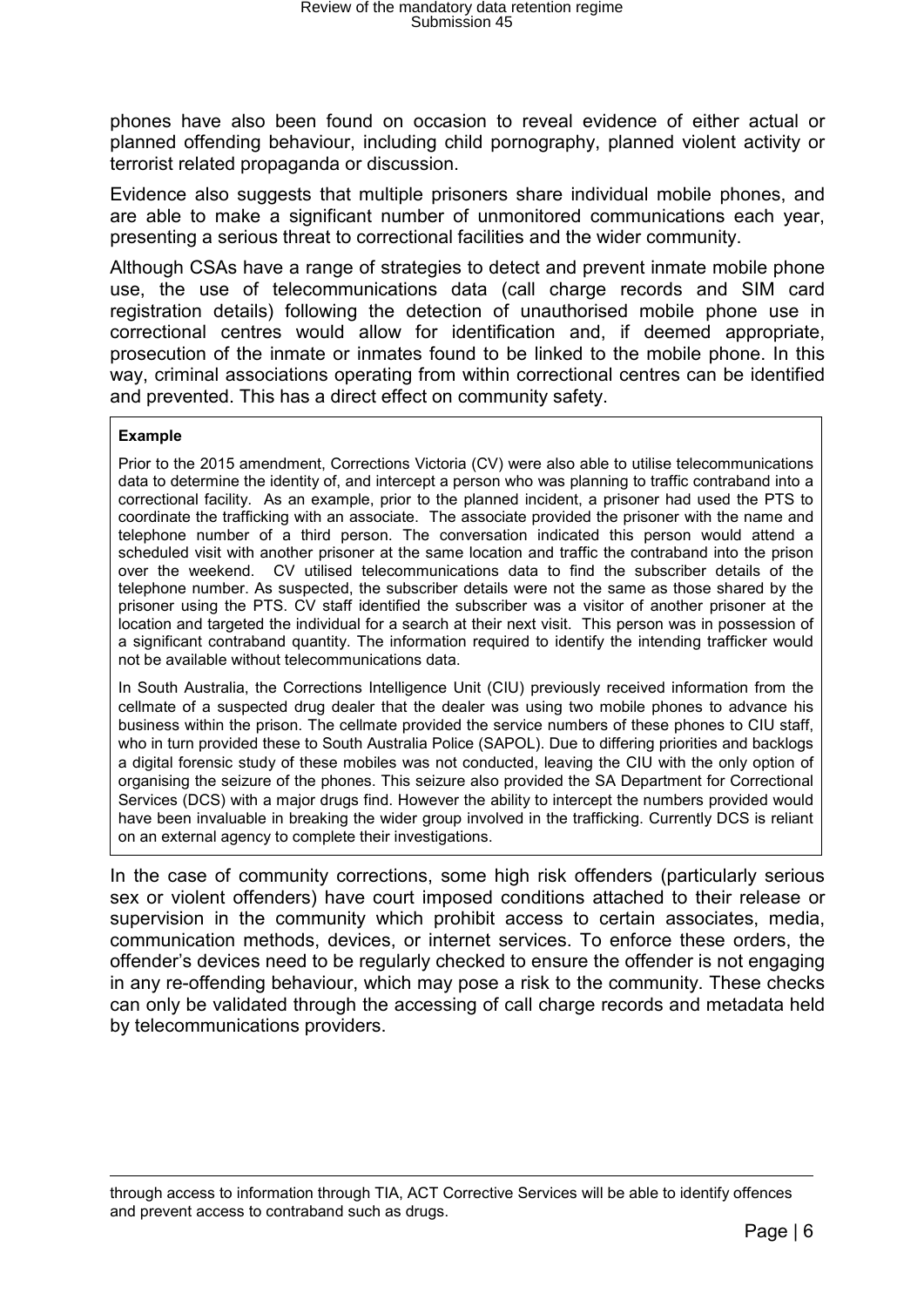#### **Examples**

The NSW inmate population is over 13,000 with approximately 35,000 under community supervision. Offender conduct and associations could result in the identification, apprehension and conviction of a substantial number of people who could pose a threat to the safety and security of correctional centres, members of the community and national security.

In Queensland, there are currently approximately 10,847 Domestic and Family Violence flagged offenders either in custody or being supervised by Queensland Corrective Services (QCS). A significant number of prisoners contravene Domestic and Family Violence orders through illegally maintaining contact with an aggrieved from custody. The ability to confirm the identity linked to mobile and landline telephone numbers would provide the increased capacity to identify these breaches and withdraw this contact, therefore protecting these victims.

In Victoria, CV manages approximately 12,500 offenders in the community, either subject to orders made by courts or the Adult Parole Board. A frequent condition of both Parole Orders and Supervision Orders is that the subject of the order is prohibited from communicating and consorting with specific individuals, or in some cases, entire groups, such as persons identified as Outlaw Motorcycle Gang (OMCG) members, or registered sex offenders. Even with auditing of mobile devices, CV is unable to determine with certainty with whom an offender is having contact. To ensure community safety, telecommunications data is required to confirm the subscriber details of contacted numbers and proactively prevent consorting and organised criminal activities between groups of offenders in the community.

Accessible data has also previously been used to minimise potential terrorist acts being orchestrated or executed from within a correction facility. This is critical to maintaining community safety. However, the lack of 'enforcement agency' status prevents CSAs from identifying contacts of offenders deemed a national security threat or adequately vetting proposed visitors or numbers for prisoner contact. Without this status, offenders can continue to associate and plan terrorist activity whilst in custody, using aliases to avoid their communications being detected.

#### **Examples**

There are currently 42 inmates in custody in NSW who have been charged with, or convicted of terrorism related offences.<sup>[7](#page-6-0)</sup> There are also a number of inmates who have not been charged with or convicted of such offences, but who are known to have, or are suspected of having, radicalised or extremist views. When 'Extreme High Risk Restricted' or 'National Security Interest' inmates nominate their telephone contacts, CSNSW can use telecommunications data to confirm the contacts' identities, as well as their criminal histories, relationships, and associations. Undertaking subscriber checks can prevent potential terrorist acts being planned or orchestrated from within a correctional facility.

As at October 2017, Victoria had 78 prisoners accommodated in custodial facilities with a National Security Flag (developed by the Australian-New Zealand Counter-Terrorism Committee). Similar to CSNSW, CV also monitor a further cohort of prisoners deemed to have exhibited at least one indicator that they have been radicalised.

In 2014, CV monitored a PTS call and identified a known terrorist offender's associate in the community was going overseas with some urgency, suspected for a terrorist cause. Further investigation was able to identify the individual. CV Intelligence Unit provided the information to law enforcement agencies and the Australian Federal Police (AFP) intercepted the male attempting to leave the country at Melbourne airport, with terrorist propaganda, including material about beheading, found among his property. Without telecommunications data, CV would have been unable to identify the associate and have him intercepted.

<span id="page-6-0"></span> $<sup>7</sup>$  As at May 2019.</sup>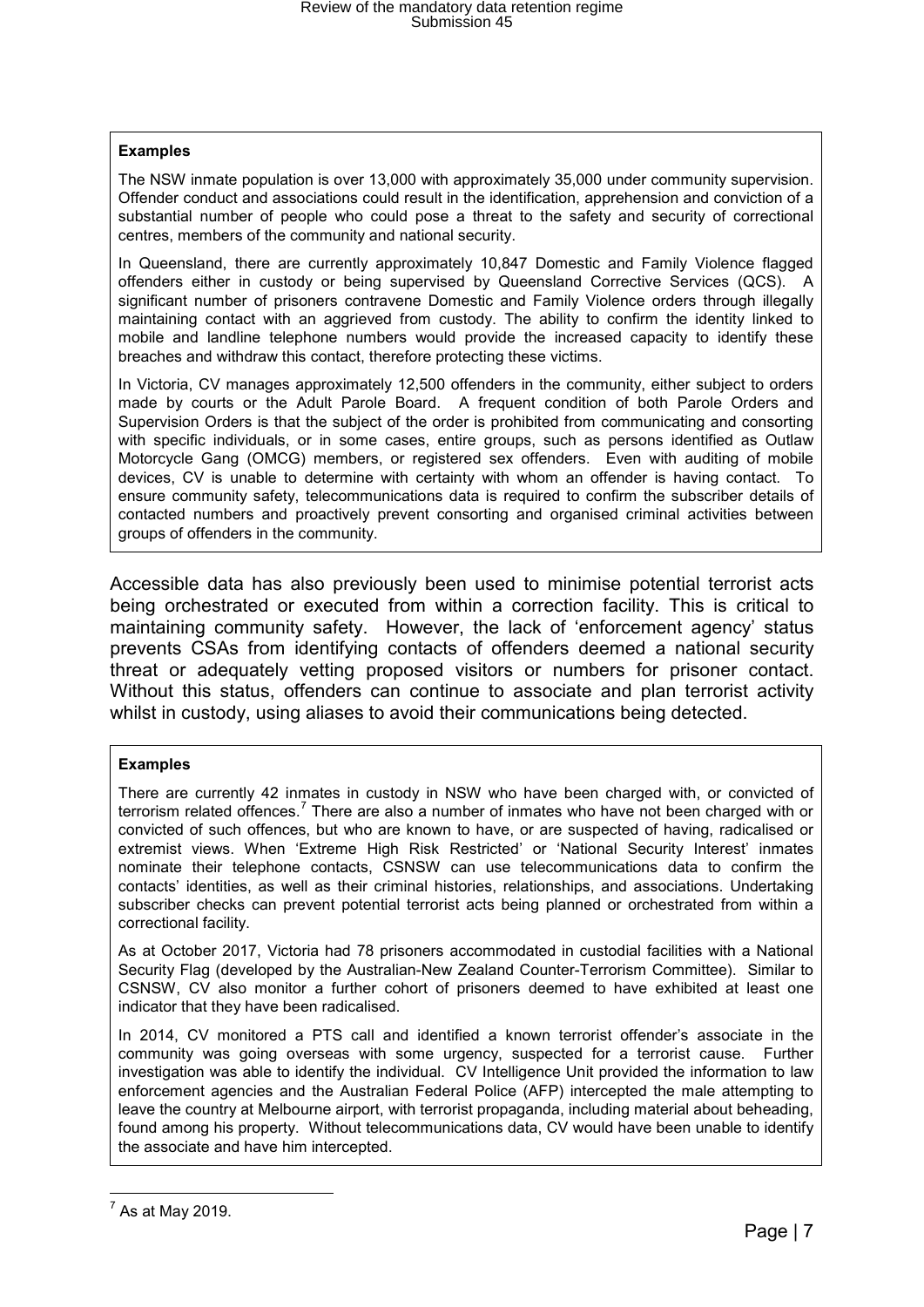In WA, a mobile phone was recovered from a prison that had possibly been used by an individual of counter-terrorism interest. Department of Justice (DoJ) Corrective Services was unable to access data such as call charge data to analyse its use from their own expert perspective, and law enforcement partners were restricted from sharing that raw data with DoJ Corrective Services. Instead, DoJ Corrective Services was reliant upon law enforcement partners to interpret the scenario and provide information about how and when the phone had been used. This situation has the potential to impact on CSAs to anticipate, identify and address potential risks relating to their broader safety and security responsibilities.

CSAs also have a responsibility to maintain public confidence in their operations and those of Government. In this regard, CSAs often have a strong 'internal affairs' function, which *proactively* initiates and manages covert investigations into suspected misconduct by agency personnel. This proactive targeting is often based on sensitive intelligence. A CSAs inability to access and share data lowers its capacity to address issues of corruption or maladministration. It is contrary to public interest to prevent a CSA from investigating and, if necessary, prosecuting such conduct.

#### **Example**

In SA, the DCS Office for Correctional Services Review (OCSR) became aware of two Correctional Officers (CO's) who had a close relationship with OMCG members and associates in prison. Examination of Facebook photographs established that one of the two COs was socialising with OMCG members and associates. This CO later resigned after he was arrested by SAPOL and charged with drug related offences. While it was suspected that the other CO was associating with OMCG members and associates it was a difficult to prove. Having access to Call Charge Records (CCR) would assist to provide evidence of an association between the second CO and OMCG members and or associates.

With established, emerging and potential money laundering, and terrorism financing activities and vulnerabilities, it is essential for CSAs to be better informed in regard to how criminals launder, move or conceal illicit funds. Key to this consideration is an acknowledgement that to conceal the proceeds of corruption and bribery, public officials use similar money laundering methods as those used by organised crime groups. This includes the use of corporate vehicles, third parties, professional facilitators, international funds transfers and international trade in services payments.

Although the CSAC is aware of efforts to develop joint investigative arrangements with other law enforcement agencies, these efforts have had limited success because agencies are restricted from sharing data by their own legislation and operational priorities. Agencies are also bound by third-party non-disclosure, secrecy or other agreements/legislation, which prevent the sharing of telecommunications data with CSAs. The lack of immediate access to telecommunications data can also impact risk assessments which may only be relevant to CSAs. Information which is not relevant to partner agencies may also be inadvertently overlooked or dismissed or not addressed due to competing priorities.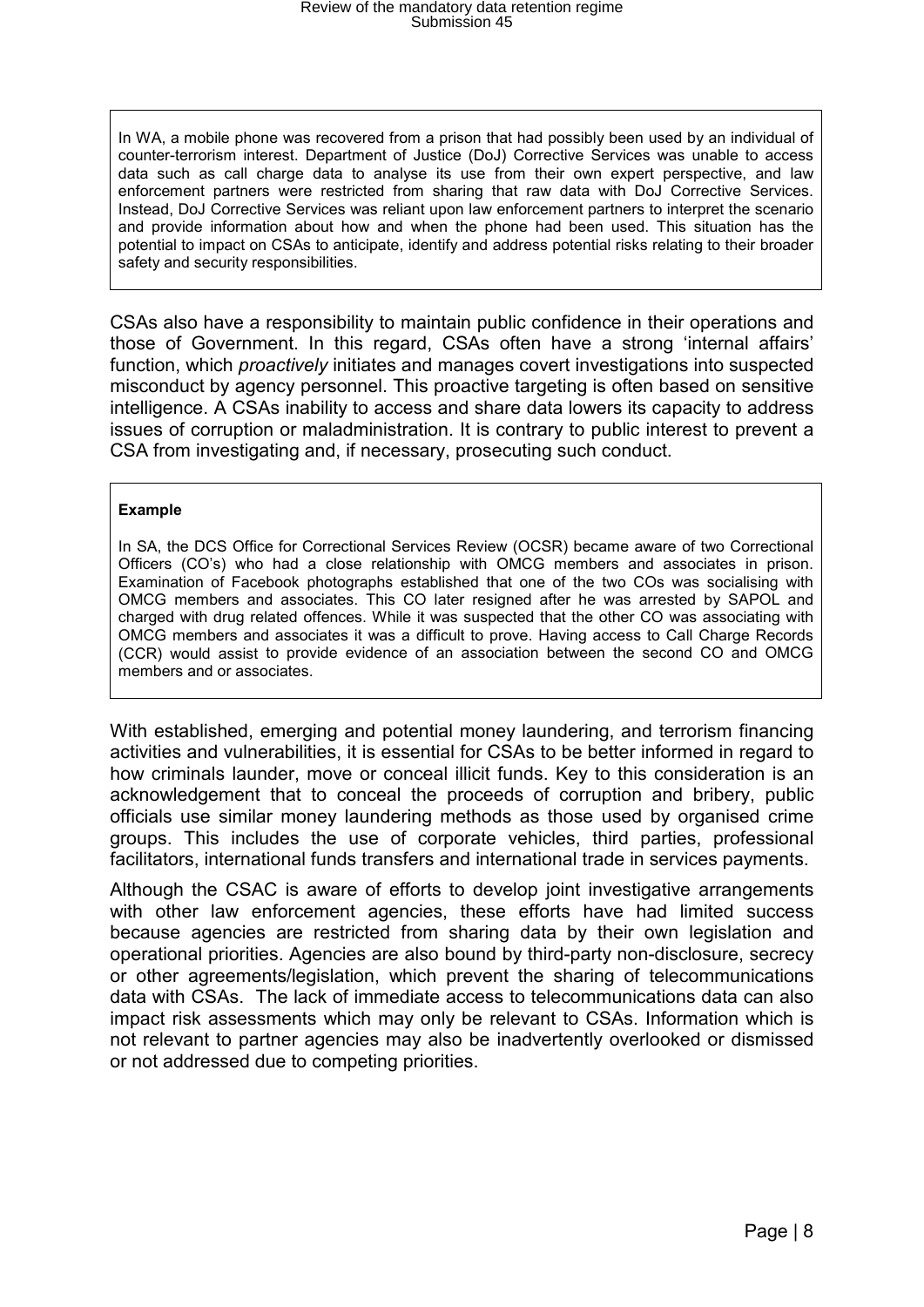#### **Examples**

The CSNSW Investigations Branch (IB) investigates allegations of misconduct, corruption or maladministration by CSNSW staff. IB operates under the NSW *Government Sector Employment Act 2013* and Parts 16 and 17 of the CAS Act, and works in conjunction with the NSW Independent Commission Against Corruption (ICAC). These internal investigations often require phone records to be obtained from telecommunication providers to assist in the investigative process. The ICAC is unable to share the telecommunications data it holds despite it being an enforcement agency under the Act.

In Queensland, the Queensland Police Service (QPS) had previously had involvement in examining seized communication devices and subsequent call charge and subscriber checks as relevant to investigate and combat matters such drug introduction and trafficking, threats including domestic violence, escape planning and continued organised criminal activity both within and external to the correctional environment, for example sex trafficking. However, increasingly due to limitation of police resources and changing focus of police investigations, seized contraband such as mobile telephones are not examined by police nor do police undertake follow up intelligence enquires unless there is a direct link to a major or significant investigation. This is exposing QCS to increased safety and security risks within the correctional environment and limiting QCS broader ability to protect and support community safety.

In Victoria, a current staff member is allegedly being groomed by prisoners. It is suspected they are using their work phone to facilitate contact with prisoners, their families and ex-prisoners etc. CV cannot prove anything without the call records. Having access to both their work and personal phone call records would enable this to be investigated at an earlier stage. Instead, information about the conduct continues to be reported but cannot be substantiated.

In WA, during an investigation conducted by DoJ Corrective Services Professional Standards Division (PSD) involved a mobile SIM card located in a prison control room. Investigators did not have the authority to conduct subscriber checks to determine whether a staff member may have brought the SIM card into prison. The matter was referred to WA Police seconded to PSD for investigation. Due to the current legislative limitations, WA Police was unable to share information obtained during their investigation regarding the subscriber and the call charge records relating to the SIM card. PSD was reliant on WA Police preferring charges against a prison officer before PSD had grounds to commence disciplinary action against the officer. The restrictions on PSD having direct access to the subscriber and Call Charge Records information increases the risks of ongoing corruption and security breaches at the prison.

In SA, a prisoner only called one person (his partner) on multiple occasions each day via the Prisoner Telephone System (PTS). The prisoners' use of PTS suddenly stopped. The Corrections Intelligence Unit was sure the prisoner had use of a mobile phone, and that this prisoner would be using the phone to call his partner regularly after hours. The prisoner is a member of an Outlawed Motorcycle Gang (OMCG) and was involved in major crimes. This information was shared with external agencies, who carried out investigations into the use of a mobile phone. However the lack of 'enforcement agency' currently restricts the sharing of any findings with SA Department for Correctional Services, effectively ending its involvement and assistance in the investigation.

### **Protection of telecommunications information**

The CSAC views the protection of personal information, which stem from the retention of telecommunications data by telecommunications providers for extended periods of time, with the utmost importance and priority.

CSAC notes that under Chapter 4, Division 4, section 176(4A) of the TIA Act requires the protection of personal information. Under section 176(3) the protection of personal information under a scheme must:

a) be comparable to the protection provided by the Australian Privacy Principles; and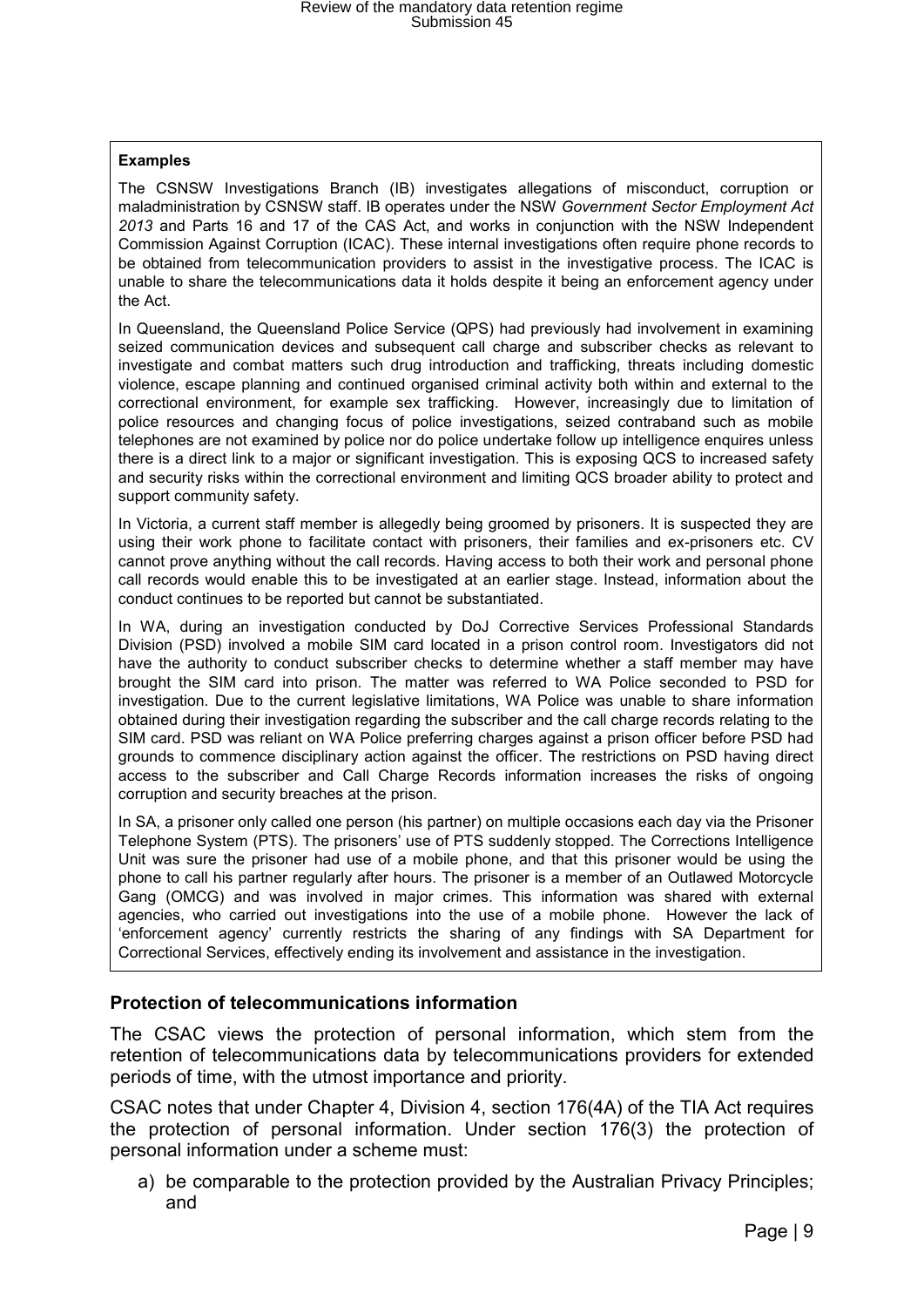- b) include a mechanism for monitoring the authority's or body's compliance with the scheme; and
- c) include a mechanism that enables an individual to seek recourse if his or her personal information is mishandled.

For guidance, information protection principles in each State and Territory, except WA, are comparable to Australian Privacy Principles are set out in the following Table.

| Nature of principle                               | <b>APP</b>     | <b>IPP</b> | <b>IPP</b>     | <b>IPP</b>     | <b>IPP</b>     | <b>IPP</b>     | <b>IPP</b> | <b>IPP</b>                            | <b>IPP</b>     |
|---------------------------------------------------|----------------|------------|----------------|----------------|----------------|----------------|------------|---------------------------------------|----------------|
|                                                   |                | <b>NSW</b> | <b>ACT</b>     | <b>VIC</b>     | <b>SA</b>      | <b>QLD</b>     | <b>WA</b>  | <b>NT</b>                             | <b>TAS</b>     |
| Management of<br>personal information             | $1 - 2$        | 3,6,8      | $1 - 2$        | 3, 4,<br>5, 8  | $1 - 10$       | $7 - 8$        | N/A        | 3, 4,<br>5,6, 10                      | $1 - 5$        |
| Collection of<br>personal information             | $3-5$          | $1 - 4$    | $3-5$          | $1 - 5$        | $1 - 3$        | $1 - 3$        | N/A        | $1.1$ to<br>1.5,<br>$10.1 \&$<br>10.2 | 1,10           |
| Use or disclosure of<br>personal information      | 6,8,9          | $10 - 12$  | 6, 8           | $\overline{2}$ | $7 - 10$       | 5,9,10,<br>11  | N/A        | $2.1$ to<br>2.3                       | 2,6,8,9        |
| Direct marketing<br>based on<br>information       | $\overline{7}$ | N/A        | $\overline{7}$ | 6              | n/a            | N/A            | N/A        | N/A                                   | N/A            |
| Quality of personal<br>information                | 10             | $8-9$      | 10             | 3, 4           | 3,6            | 8              | N/A        | 3.1                                   | 3              |
| Security standards<br>for retained<br>information | 11             | 5          | 11             | 4              | $\overline{4}$ | $\overline{4}$ | N/A        | $4.1$ to<br>4.2                       | $\overline{4}$ |
| Access to personal<br>information                 | $12 - 13$      | $7 - 8$    | $12 - 13$      | 6              | 5              | 6              | N/A        | $6.1$ to<br>6.7                       | $6\phantom{1}$ |

Privacy legislation is enacted in each State and Territory (except WA) to ensure CSAs comply with their privacy obligations and the requirements of section 176A(4A) of the TIA Act. In the case of WA, although it has no state privacy legislation (as of February 2020), the WA Government is committed to introducing new whole-of-government privacy and responsible information sharing legislation for the WA public sector. WA has also enacted complimentary legislation under the *Telecommunications (Interception and Access) Western Australia Act 1996*, which enables inspections of an eligible authority's records to ensure compliance with the Act.

#### **Examples**

In NSW, the *Privacy and Personal Information Protection Act 1998*, upholds the 11 Information Privacy Principles (IPPs). The IPPs embody the same principles that make up the Australian Privacy Principles (APPs). A summary of the IPPs is available at [https://www.ipc.nsw.gov.au/information](https://www.ipc.nsw.gov.au/information-protection-principles-ipps-agencies)[protection-principles-ipps-agencies.](https://www.ipc.nsw.gov.au/information-protection-principles-ipps-agencies) This framework is augmented by the *Health Records and Information Privacy Act 2002* and the Privacy Code of Practice (General) 2003, and section 257 of the *Crimes (Administration of Sentences) Act 1999* Act (CAS Act), governing the use and disclosure